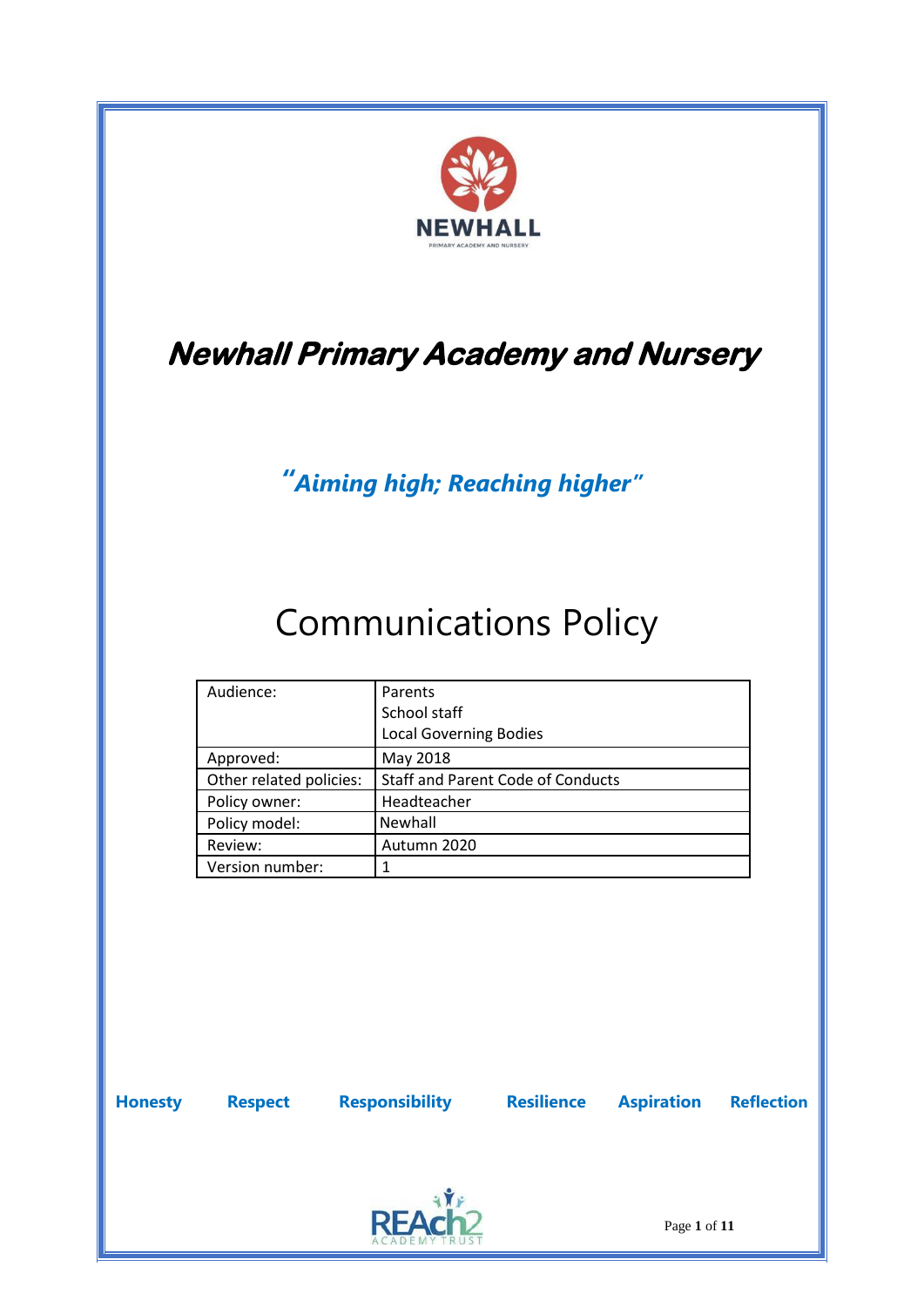# **An overview of Communication at Newhall Primary Academy and Nursery**

# **Aim**

To ensure that Newhall Primary Academy and Nursery is a thriving and successful educational setting, we must communicate effectively with each other, with our children, with their parents and carers, and with other members of the wider community. We need to ensure that communications between all members of the school community are clear, professional, timely and appropriate.

# **Definition of communication**

- Good communication is much more that the exchange of information. It is through effective and interactive communication that information is transmitted, understanding is developed and shared, trust is built, confidentiality respected and action coordinated.
- We should also remember the importance of listening.
- Every member of staff has a responsibility to support effective communications and needs to recognise that the quality of their communications reflects on the school's reputation.
- Communication includes not only the message but also how that message is communicated; not only the responsibility for communication but also how effectively that responsibility has been carried out.

# **Principles**

All communications at Newhall Primary Academy and Nursery should:

- Keep staff, children, parents and carers, governors and other stakeholders well informed.
- Be open, honest, ethical and professional.
- Use jargon free, plain English and be easily understood by all.
- Be actioned within a reasonable time.
- Use the methods of communication most effective and appropriate to the context, message and audience.
- Ensure that staff are fully informed of all relevant academy and nursery activity to enable them to be as effective as possible in their role.
- Take account of relevant academy and nursery policies.
- Be compatible with our academy and Trust values.
- Comply with agreed practice for written communications with parents, carers and other external contacts.
- Ensure that consultation issues, plans and changes which may affect the work of the academy are inclusive of all appropriate stakeholder groups.

#### **Responsibilities**

This section details the responsibilities of the different groups within the school.

#### Senior leadership

 To ensure information is made available to staff in a timely manner and via appropriate channels, where practicable face to face.

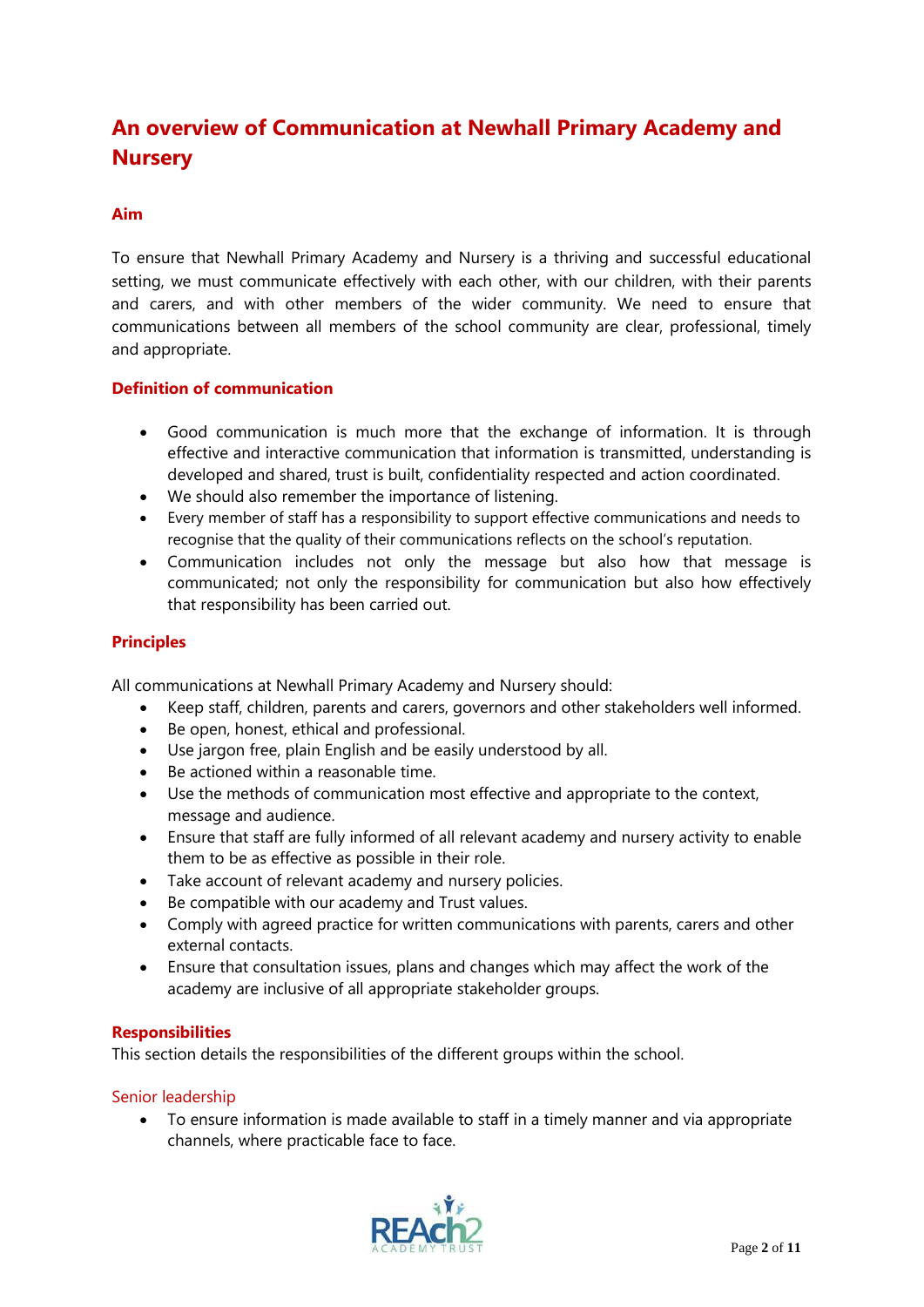- To ensure that staff have the relevant information available to communicate with colleagues effectively.
- To maintain open channels of two-way communication and to listen to feedback and comment from all staff.
- To keep governors informed of developments and concerns.

# All staff

- To communicate regularly with each other, preferably face to face, to ensure information is available and understood within the context of the classroom and working environment.
- To ensure they are informed and have access to information to be as effective as possible in their role and to support their work within the school.
- To use open channels of two-way communication to keep the leadership team and colleagues informed.

# Parents/Carers

- Read the key communications issued by the academy and nursery, including the weekly newsletter and where a response is required (e.g. school trip letter), reply within the established time-frame.
- Raise issues or concerns at the earliest opportunity with the academy in the appropriate manner.
- Act on the communication (e.g. attending special meetings).
- Communicate with respect and courtesy.
- Follow the Parent Code of Conduct.

# **Methods of Communication between Staff**

#### **Internal**

- All staff receive a Staff Handbook, updated annually, providing them with important information about organisation and procedures within the school.
- A Work Plan of key dates, events and meetings for the coming academic year is published every summer term for the following year, to enable staff to plan accordingly. This then informs the list of dates which are given to parents and carers.
- All formal meetings should be structured and minuted using the agreed academy minute formats (either staff meeting, child discussion, staff discussion or parent discussion or outside agency/visitor discussion form) and where possible, members invited to contribute to the agenda.
- Information and notification of initiatives are communicated through face-to-face discussion, and where necessary, the use of email to follow up with. Email is a quick, effective way of communicating information however it should not replace face to face meetings where discussion is required.
- Written communications should be sent electronically to reduce printing costs, but where hard copies are necessary, they should be placed in pigeon holes, in the staffroom, which staff must check daily or handed to staff personally.
- Where e-mails are used for communication, they should not require specific action to be taken, unless this has already been discussed in a face-to-face situation to clarify any points staff may have about what is expected.

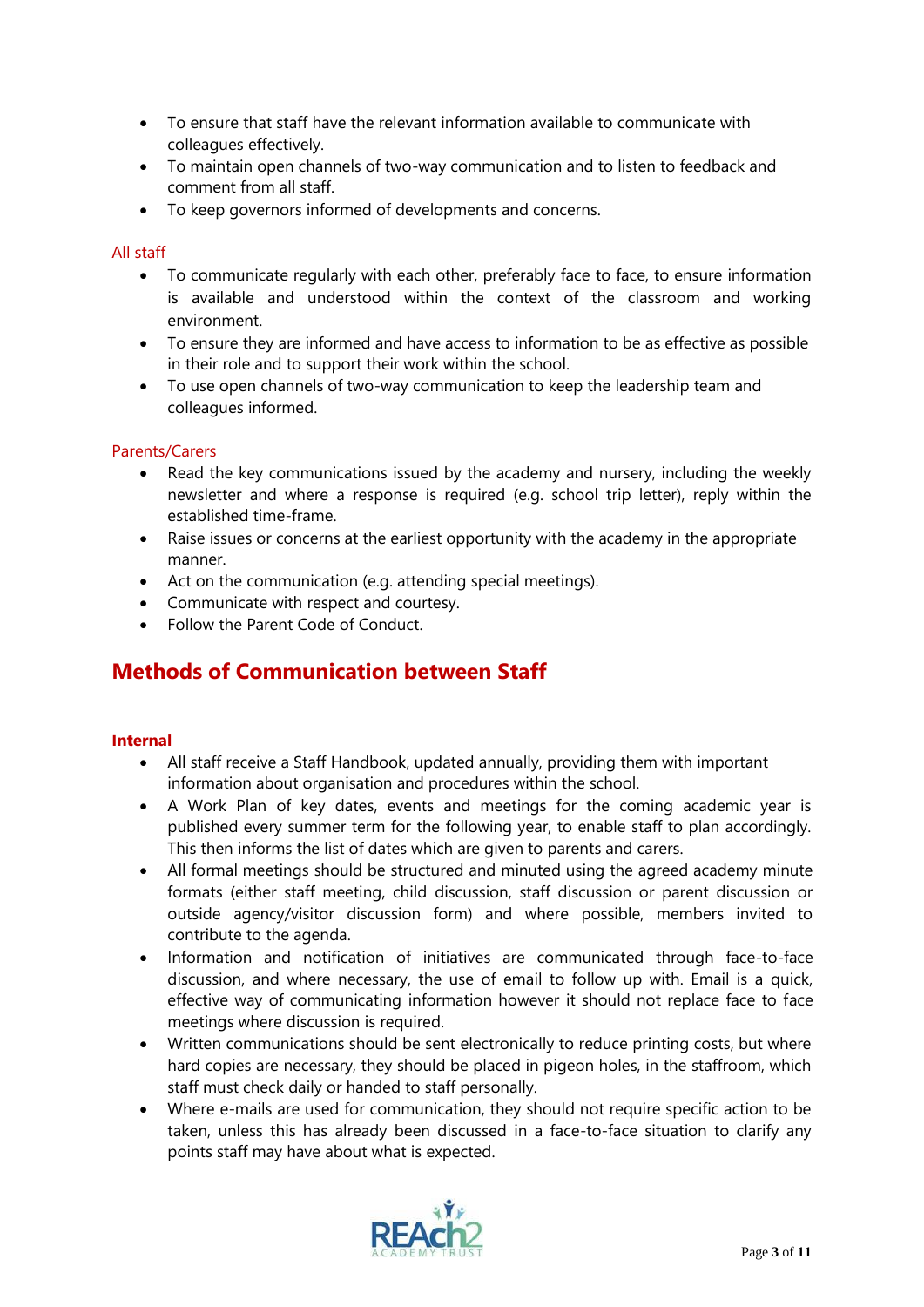- Leadership (Senior Leadership and/or Middle Leadership) meetings take place on a Monday afternoon – 3.30 to 4.00pm
- School staff professional development meetings/ INSETs take place every week on a Wednesday from 3.30-4.45pm.
- Minutes of meetings are emailed to relevant staff and saved on the main server. 'Dates for diary' is an agenda item for staff to draw attention to upcoming events and actions.
- A 'What's Happening' sheet provides a brief overview of the diary for the following week and is sent out to all staff by email on a Friday afternoon. This briefing document is displayed on the staffroom notice board. It is not a substitute for the school diary.
- The school diary is accessible on line and all members of staff can access it. Events are discussed in advance at meetings but staff also have the responsibility to check the diary on a daily basis and draw attention to amendments or future actions and events.
- The whiteboard in the staffroom is used for day to day notices, and contains the main events which are taking place over the following two weeks.
- Each class teacher must produce a weekly celebratory and informative newsletter.
- Every class must have a designated coloured tray in which letters and other materials to go home with the children are placed in by the office.
- Reminders or letters to individual parents are sent to classes to be given out by the class teachers and must be given to children on the same day.
- Some communication may take place at the end of collective worship/assembly. All staff must be informed of messages given to the children.

# **External**

Schools have many lines of communication to maintain: with parents and carers, other schools, the community and with outside agencies. Our aim is to have clear and effective communications with all parents and the wider community. Effective communications enable us to share our aims and values through keeping parents well informed about academy life. This reinforces the important role that parents and carers play in supporting the academy.

Whilst staff will always seek to establish open and friendly relationships with parents and carers, they will also ensure that the relationships are professional. To this end, parents and carers should always be addressed in an appropriate manner, e.g. Mr/Miss/Mrs etc. We will try to make written communications as accessible and inclusive as possible. We seek to avoid bias, stereotyping or any form of racial discrimination. We wish to recognise and celebrate the contributions to our society by all cultural groups represented in our school.

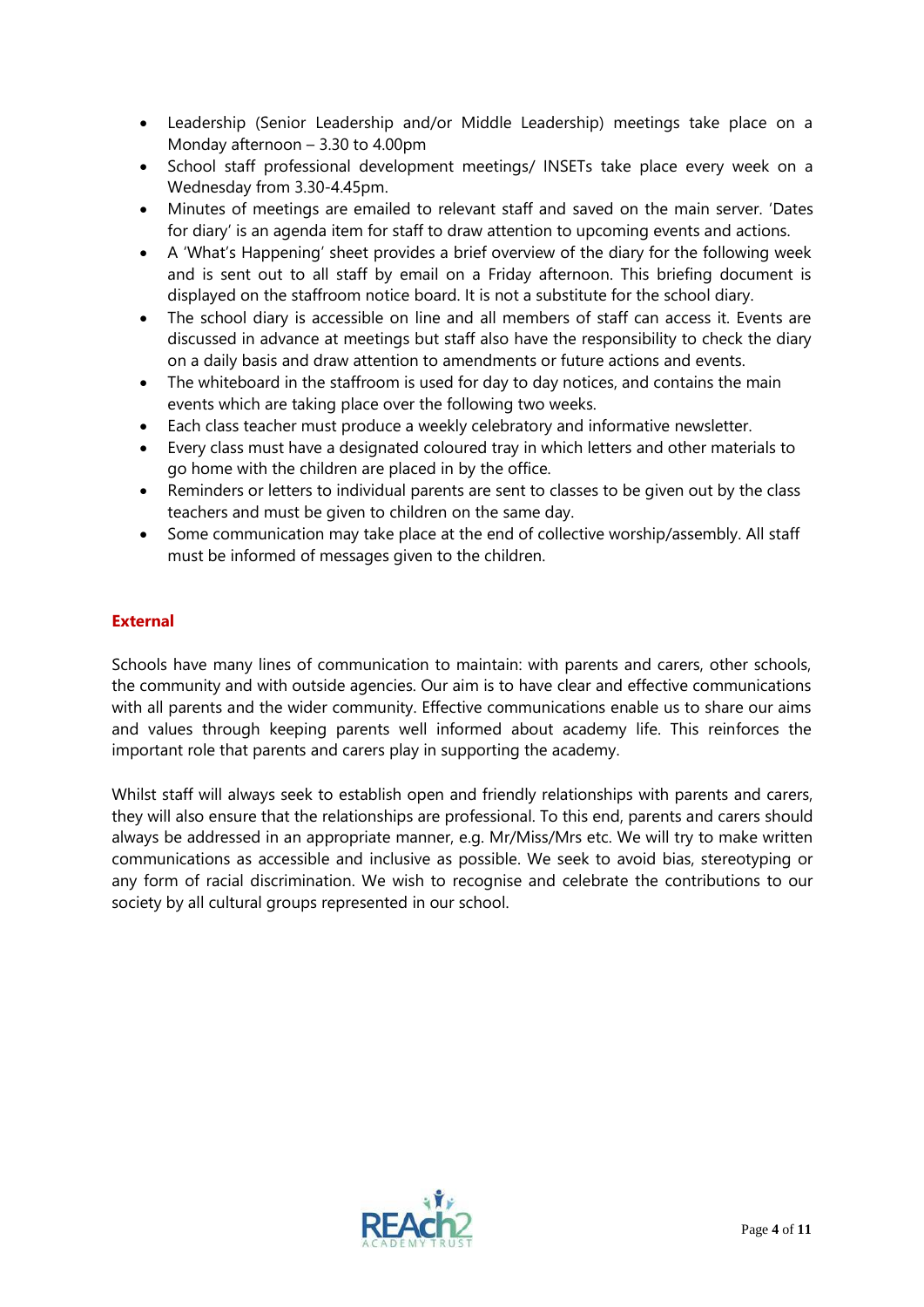# **Communication between Parents/Carers and the Academy and Nursery**

To ensure there are clear lines of communication within the academy and nursery, please find below a range of ways that parents/carers can get in touch so that they know who to approach to ensure their query is dealt with effectively.

| <b>Your query</b>                                                                                                                                                 | Who you need to talk                                                                                                                                                                                                                                                                           | How to get in touch                                                                                                                                                                                                                                                                                                                                                    |
|-------------------------------------------------------------------------------------------------------------------------------------------------------------------|------------------------------------------------------------------------------------------------------------------------------------------------------------------------------------------------------------------------------------------------------------------------------------------------|------------------------------------------------------------------------------------------------------------------------------------------------------------------------------------------------------------------------------------------------------------------------------------------------------------------------------------------------------------------------|
|                                                                                                                                                                   | to                                                                                                                                                                                                                                                                                             |                                                                                                                                                                                                                                                                                                                                                                        |
| Anything to do with your                                                                                                                                          | child's<br>Your                                                                                                                                                                                                                                                                                | Class Make an appointment via the                                                                                                                                                                                                                                                                                                                                      |
| individual<br>child:<br>progress,<br>something<br>that<br>happened on the<br>playground.                                                                          | their Teacher/key worker is<br>behaviour or always the first port of<br>has call for any of these<br>school queries; they may then<br>involve<br>the<br>Leader<br>other<br>or<br>member of the Senior<br>Leadership<br>necessary.                                                              | school/nursery office or drop them a<br>short note which can be passed to<br>them.<br>Phase Please note that each teacher/key<br>worker will have different times<br>available due to after school clubs and<br>team if meetings etc.<br>Please try to avoid 'catching' your<br>child's teacher in the morning as<br>they need to make a prompt start to<br>the day.   |
|                                                                                                                                                                   |                                                                                                                                                                                                                                                                                                |                                                                                                                                                                                                                                                                                                                                                                        |
| <b>Messages</b> about medical<br>appointments, childcare<br>arrangements, who is<br>collecting your child etc.                                                    | <b>School</b><br><b>Manager</b>                                                                                                                                                                                                                                                                | <b>Business • A short note is best</b><br>for these<br>matters. The School<br><b>Business</b><br>Manager will then ensure Class<br>Teachers know and we have a<br>record in case of any problems.<br>Telephone<br>Number:<br>01279<br>$\bullet$<br>215480<br>· office@newhallacademy.org                                                                               |
| Anything to do with your<br>child's Special Educational<br><b>Needs/ Disability</b><br>(SEND)<br>provision<br>or any concerns these<br>you have<br>about<br>SEND. | Again,<br>your<br>class teacher is the first<br>port of call for any of<br>queries<br>or<br>possible conversations as<br>are teacher responsible<br>and know them best.<br>They may then involve<br>the<br><b>Educational</b><br><b>Needs</b><br><b>Co-Ordinator</b><br>(SENCo), if necessary. | child's Make an appointment via the school<br>office or drop them a short note which<br>can be passed to them.<br>they Those parents wishing to meet with<br>the SENCo need to be aware of her<br>other whole-school responsibilities<br>and so is not available every day in this<br>capacity. Make an appointment via<br>Special the school office in this instance. |
| queries<br>Any<br>administration:                                                                                                                                 | with School<br><b>Business</b><br>pupil   Manager:                                                                                                                                                                                                                                             | • Pop in, telephone or e-mail.<br>• School<br>Telephone<br>Number:<br>01279 215480                                                                                                                                                                                                                                                                                     |

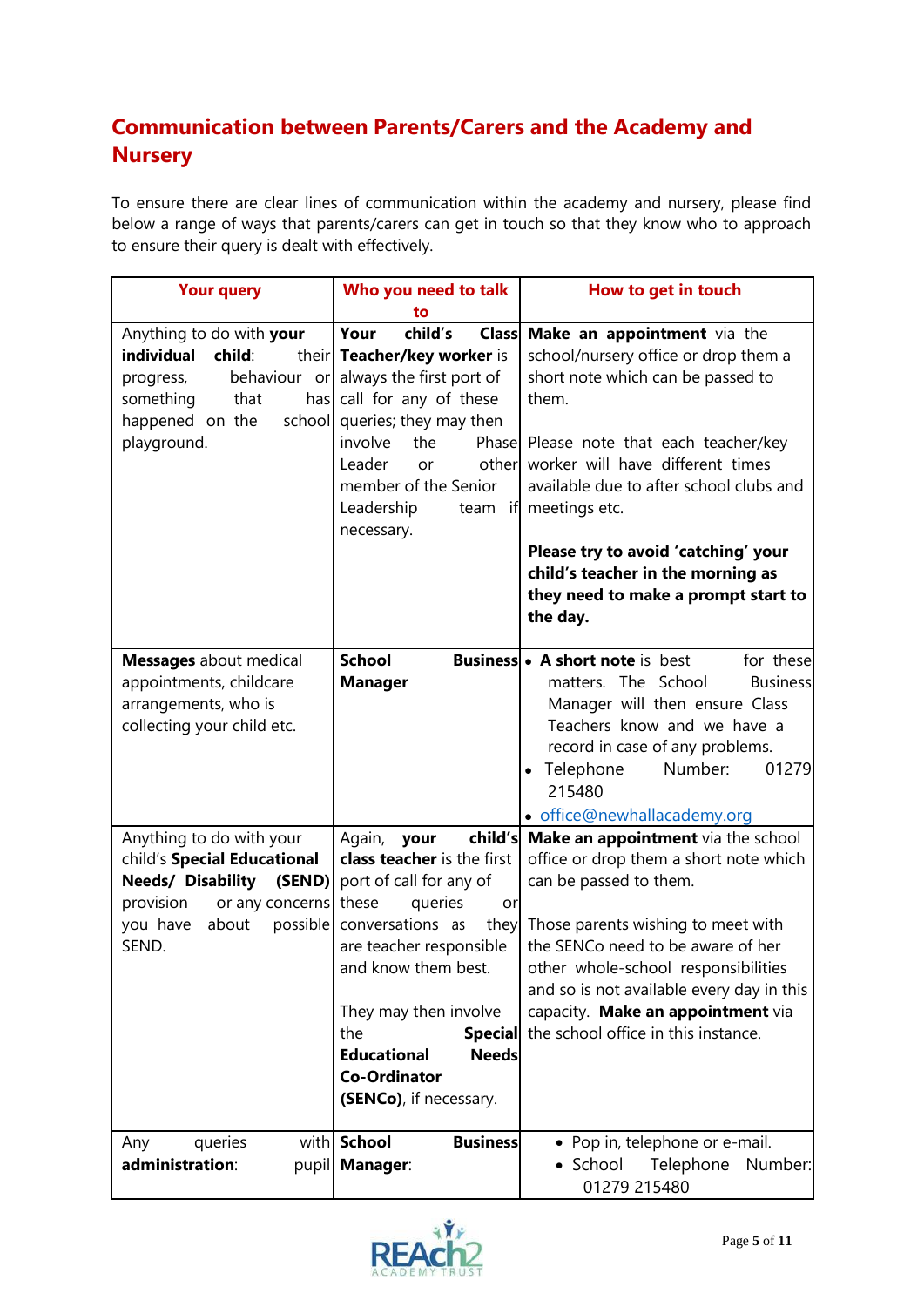| <b>Your query</b>                   | Who you need to talk             | How to get in touch                             |
|-------------------------------------|----------------------------------|-------------------------------------------------|
|                                     | to                               |                                                 |
| records, contact<br>numbers,        |                                  | Office@newhallacademy.org<br>$\bullet$          |
| admissions etc.                     |                                  | • Office Post Boxes in the main                 |
|                                     |                                  | foyer (not cash)                                |
| Any queries with finance:           | <b>Business</b><br><b>School</b> | • Pop in, telephone or e-mail.                  |
| dinner<br>money,<br>music           | <b>Manager</b>                   | School Telephone Number:                        |
| school<br>lessons,<br>trip          |                                  | 01279 215480                                    |
| payments etc.                       |                                  | Office@newhallacademy.org                       |
|                                     |                                  | • Office Post Boxes in the main                 |
|                                     |                                  | foyer (not cash)                                |
| queries<br>Any                      | about PTA Class Reps or PTA      | Speak to your year-group class rep<br>$\bullet$ |
| fundraising in school and           | <b>Committee</b>                 | individually/ or contact them as                |
| <b>Parent</b><br>Teacher<br>the     |                                  | appropriate.                                    |
| <b>Association</b> for ideas<br>for |                                  |                                                 |
| events and volunteering to          |                                  |                                                 |
| help at events.                     |                                  |                                                 |
| Anything to do with whole           | <b>Headteacher</b>               | Make an appointment via the<br>$\bullet$        |
| school issues or ideas for the      |                                  | office or write a short note. Please            |
| future<br>give<br>some<br>or        |                                  | note that if your appointment is                |
| feedback.                           |                                  | regarding your<br>child,<br>the                 |
|                                     |                                  | Headteacher will ask that you have              |
|                                     |                                  | already spoken with your child's                |
|                                     |                                  | class teacher in the first instance.            |
|                                     |                                  | School Telephone<br>Number:<br>$\bullet$        |
|                                     |                                  | 01279 215480                                    |
|                                     |                                  | office@newhallacademy.org<br>$\bullet$          |
| Any<br>concerns                     | regarding Headteacher            | Make an appointment via the<br>$\bullet$        |
| child<br>welfare or<br>family       |                                  | office or write a short note.                   |
| which<br>circumstances              | we Phase Leader for Early        | Number:<br>Telephone<br>School<br>$\bullet$     |
| need to be aware of or to           | <b>Years</b>                     | 01279 215480                                    |
| discuss serious issues<br>or        |                                  | office@newhallacademy.org<br>$\bullet$          |
| concerns.                           |                                  |                                                 |

# **Letters / Notes / Electronic messages via an application (app)**

Parent correspondence will be acknowledged upon receipt and a response provided as soon as possible but within a maximum of 48 hours (2 school days). Parents can send letters or notes in to school via their child to give to his or her class teacher, or it can be handed in at the school office or posted. All correspondence will be treated with appropriate confidentiality. Where the correspondence is in relation to a complaint made by the parent/carer, the complaints policy should be followed to ensure that the appropriate procedure is followed.

**Any response (verbal or written) to a formal query/request or complaint provided to parents/carers by the academy must be checked by the Headteacher/Nursery Manager before the response is communicated. Copies of all related discussion or correspondence with individual parents will be placed in pupil files.**

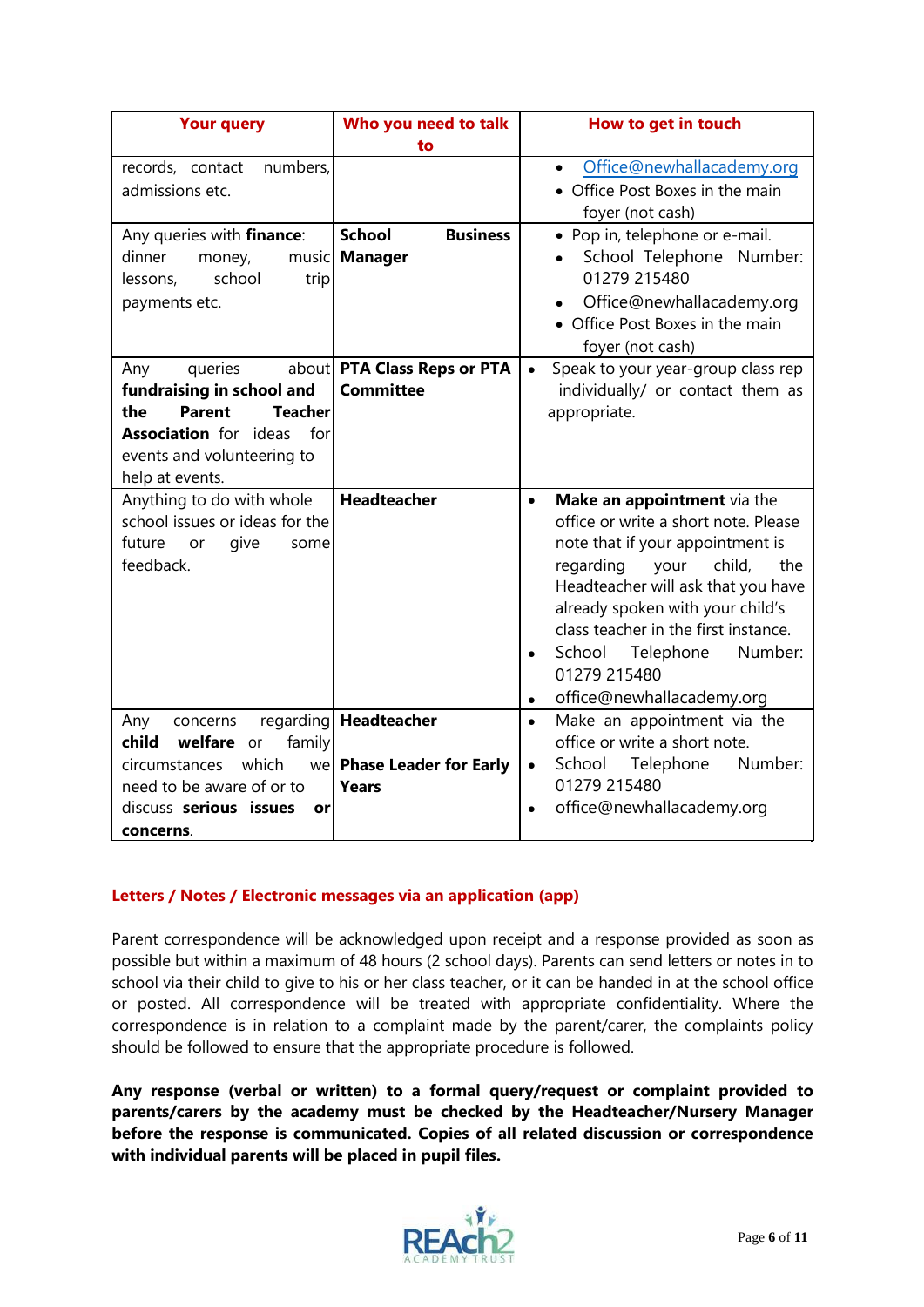# **E mail**

The academy and nursery has an electronic mailing system it uses to communicate with parents and carers. Any communication that needs to be sent to parents using this system must be approved by the Headteacher/Nursery Manager.

These days, most people are communicating regularly by email and it has become one of the primary routes for establishing communication. That said, except for the office staff, our members of staff on the teaching and learning team are not office or computer based and therefore do not have the same level of access to email. It is not our policy to provide parents with email addresses for teaching staff. This is also one of our strategies for reducing the unnecessary and excessive workload of teachers and we request that parents do not ask teachers for them.

# **Teaching staff are asked not to access ANY emails during teaching sessions and to not respond to any e-mails which come directly to them.**

For the purposes of administration, parents and carers are asked to use the main office address for all email correspondence: [office@newhallacademy.org](mailto:office@newhallacademy.org) or the main nursery email address for all nursery correspondence: [nursery@newhallacademy.org](mailto:nursery@newhallacademy.org)

All emails will be treated with appropriate confidentiality. Please note all emails should specify the member of staff to whom the query is addressed. In the first instance, this is usually your child's class teacher. Parents should be aware that any e-mails which are sent to the academy may not be opened immediately, and as such if your message or query is urgent, we ask that you call the school office to ensure that the school receives this timely information. Any e-mail which is sent to school will be acknowledged and responded to within two school days of the date it was delivered. The school office will ensure that your e-mail is directed to the relevant person/persons.

Where necessary, a hard copy of an email sent to a parent or received by staff from a parent will be filed on the child's personal file in the school office. The same applies to all internal mail, email transmissions concerning pupil matters. All emails requiring an answer should be responded within 48 hours (two school days).

# **Telephone calls**

Effective telephone communication can sometimes be a problem in a school/nursery, where teachers/key workers may be teaching full time and running clubs or otherwise working with pupils at lunchtime or after school. Parents may be exasperated if they feel that a message elicits no immediate reply, when in fact there has been no available opportunity for the member of staff to reach a telephone to return a call.

Telephone calls are appropriate to notify us that your child will be absent from school, to communicate brief information about your child that the school needs to know or in an emergency, such as e.g. to let us know that you will be late collecting your child. We ask parents to telephone the school on 01279 215480 . The school office is open between 8.30am and 4.00pm, Monday - Friday during term-time. At all other times, there is an answering service available to take your message.

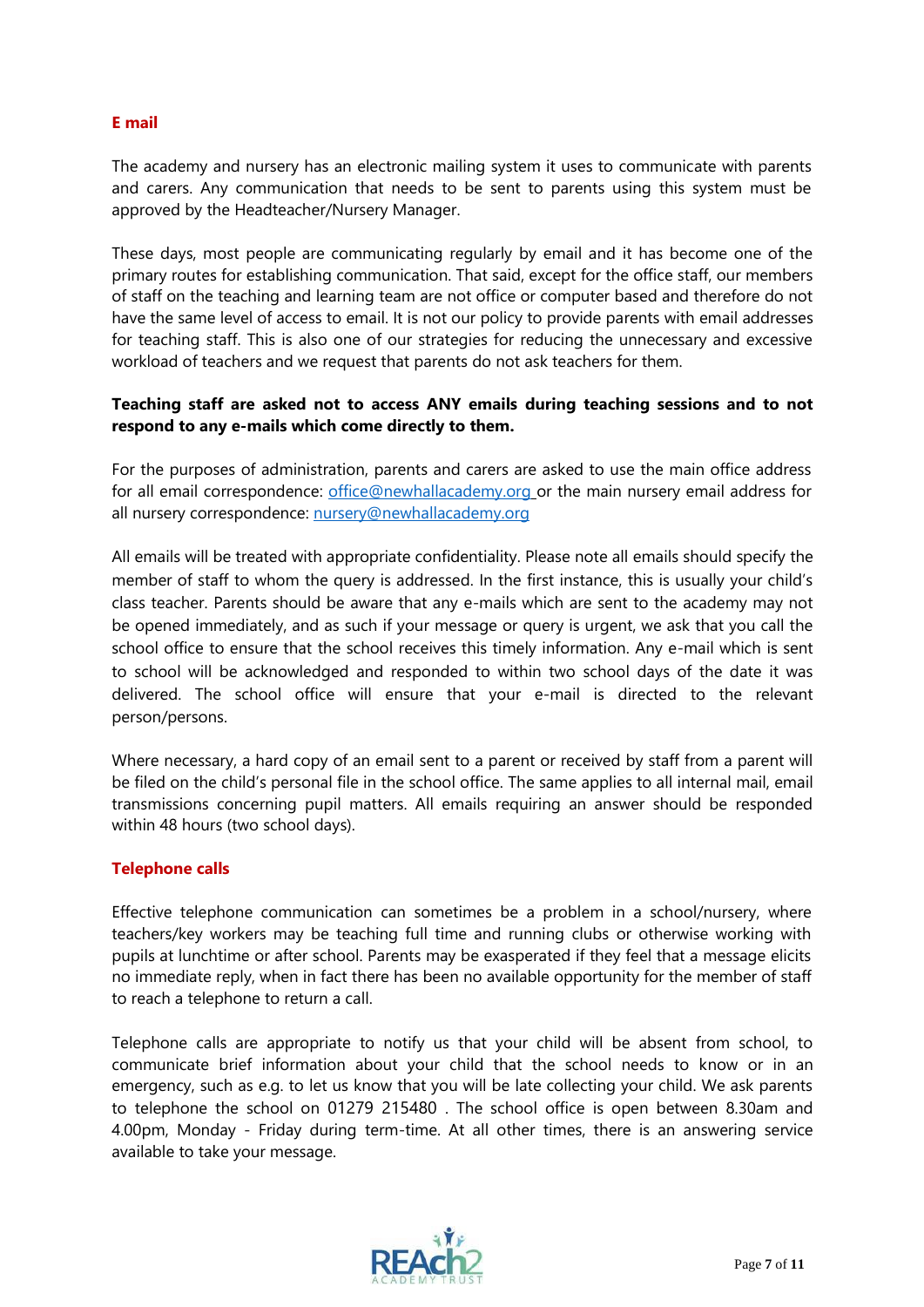Any messages which are for school/nursery staff are taken by the office team and then passed on to the appropriate member of staff. Office staff will take note of the necessary details of the call.

Office staff should not interrupt teaching for staff to answer or return a telephone call unless it is a personal emergency relating to the staff member.

Where a parent or carer does call to request a meeting with their child's class teacher/key worker, the office will liaise with the class teacher/key worker to arrange a mutually convenient day and time (usually within two days) for the meeting and either the teacher or the office will confirm with the parent within 24hours.

# **Social Networking Sites/Blogs**

Staff will not communicate individually with parents, carers or pupils via social networking sites or accept them as "friends". Staff are instructed to report any such requests or interactions to the Headteacher.

The academy uses Twitter and Facebook as a way of posting reminders to parents/carers and sharing and celebrating the pupils' learning at Newhall. Where this method of communication is used, a professional manner will continue to be used at all times, as it would be for any communication within the academy.

#### **Written Reports**

Once a year, we provide a comprehensive report to each child's parents/carers on their progress in each area of learning. This report identifies areas of strengths and areas for future development. Pupils are also given an opportunity to comment on their progress. There will be two shorter reports at the **end of the Autumn** and **end of the Spring Term**, which will identify attainment and progress in key areas.

#### **Learning Reviews**

Parents are invited to meet with their child's class teacher/key worker three times during the year. The first meeting is an informal 'Getting to know my teacher' meeting for all the parents early in the Autumn 1 half term, soon after the children have settled into their new classroom. This meeting will give the teachers an opportunity to share the curriculum overviews and general classroom information with parents. It also provides an opportunity for any general questions parents may have.

At the beginning of the Autumn 2 term (following October Assessments) and then again in the mid Spring 1 term (following end of Autumn Assessments) we have parent-teacher consultations, which we call 'Learning Reviews'. Parents will have the chance to discuss their child's progress with the teacher at these meetings.

You will be advised of the date through an individual letter and asked to sign up for a specific day/time to meet with your child's teacher via our online booking system. If you are unable to use the online system you will be able to telephone or e-mail the school office who will assist you in making an appointment. We would encourage all parents to take up this opportunity. If you are unable to attend on the designated days, you can request to make an alternative arrangement directly with your child's teacher, or via the School Office at a mutually convenient time.

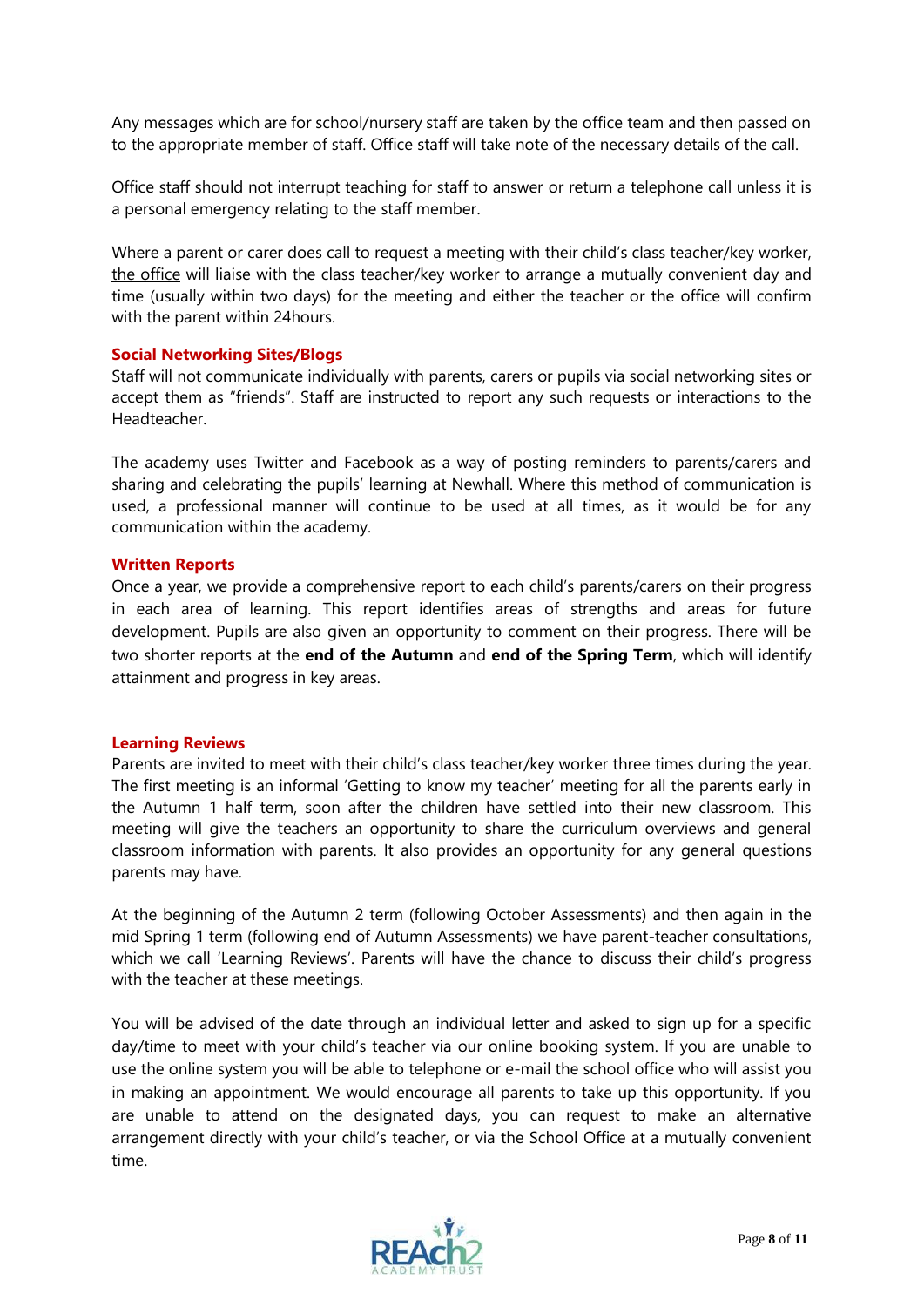#### **SEND Reviews**

Parents of children with SEND will meet with their class teacher three times a year as an extended Pupil Learning Review. This gives them the opportunity to celebrate their child's successes, and to support their child in areas where there is a need for support. We encourage parents to contact the school if any issues arise regarding their child's progress or well-being. When children have educational needs, or if they are making less than expected progress, parents will be invited to meet with their child's teacher more regularly.

We will also make reasonable adjustments to our arrangements if this will enable a parent with a disability to participate fully in a meeting at our academy, or to receive and understand communication.

## **Academy and Nursery Prospectus**

The academy and nursery prospectus contains a range of specified information to give parents a full picture of provision at Newhall. This is updated every year and placed on the website.

## **Academy and Nursery Website**

The website provides information about the academy and nursery, as well as latest news and information and is an opportunity to promote the school to a wider audience.

#### **Transition visits**

Transition visits to prospective pupils' nursery and/or home take place before they are due to start at the academy/nursery.

Several meetings for new parents are organised at an appropriate time for them to receive information prior to their child starting at the school.

#### **Newsletter**

The academy weekly newsletter is sent to parents/carers via the electronic mailing system, with paper copies available on request or sent to parents who are not able to access it online. It contains general details of school events and activities, as well as sharing and celebrating the learning throughout the academy in that week. It is published every Friday during term-time. Parents are asked to ensure that the academy has the correct e-mail address on its system for communication. A calendar of forthcoming school events is at the end of each newsletter.

#### **Letters and Forms**

We send all other letters of a general nature out on a Tuesday or Wednesday and place copies of all communication (including newsletters) on the academy's website. We limit the communication to particular days so that parents/carers know when to expect letters and are not bombarded with communication each day unless the information is of utmost importance or urgent.

Sometimes we may send out an electronic 'Forms' document if we need to conduct a survey, or if we require parents' preference and/or comments.

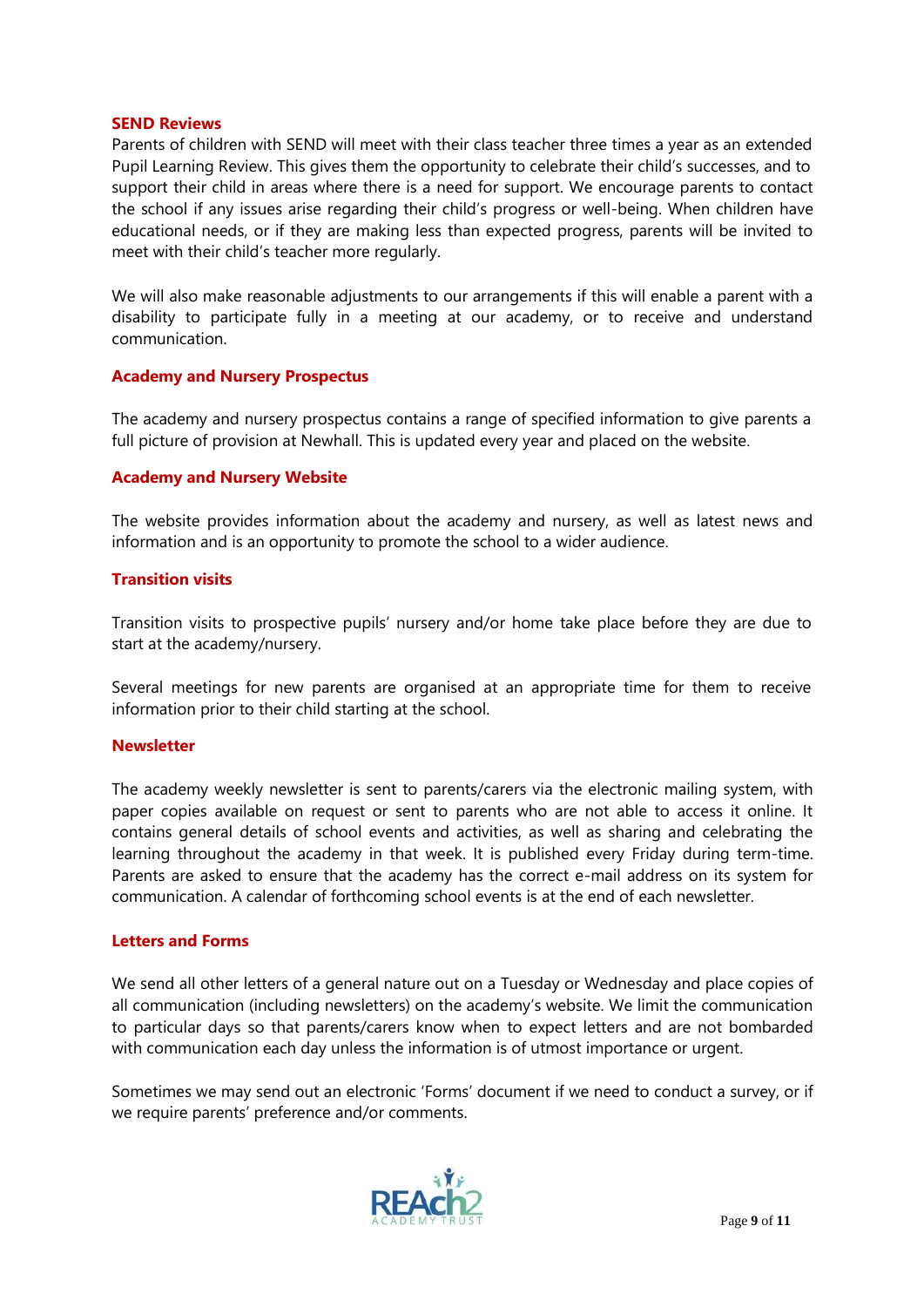# **Reading diaries**

Children in all classes within the academy have a reading diary/record. This enables parents to record a wide range of information about their child's reading.

#### **Individual meetings**

Parents are welcome to visit the academy to discuss their child's progress, ask questions, and gain support or talk about their child/home issues with either the child's class staff. Parents are asked to phone school staff to make an appointment. This allows the school time to organise cover to make staff available to speak to the parents. Our aim is to see the parents as quickly as possible; we try to arrange a meeting within two to five school days.

Your first point of contact in the school is always your child's class teacher and in the nursery this would be the key worker. For all other queries, the school office will direct you to the appropriate member of staff to deal with your query and arrange any appointments for you.

If necessary, parents may have a brief word with a member of academy staff before or after school/nursery. Please be mindful that teachers and key workers have limited time in the mornings as they need to settle the children, register them, take the dinner register and begin the day's learning.

#### **Residential Meetings**

Meetings are held prior to any residential trip to inform parents of planning, content and arrangements.

#### **Curriculum Open Afternoon / Evening**

At the end of each term parents and cares are invited to our Open afternoon/evening, when you can look at your child's work with him or her that they have completed during the term.

Other open afternoons take place throughout the year where specific whole-school or yeargroup events have taken place, e.g. during global diversity week.

#### **The academy office**

The office is open between 8.30am and 3.30pm, Monday - Friday during term-time. We would strongly encourage you to use one of the methods detailed above to get in contact with the school, however should you wish to pass on a brief message, you may do so at the school office.

Your message will be written down and given to the appropriate member of staff at the earliest opportunity. We ask you to notify the office if your child will be absent from school by 9.10am at the latest. For nursery children, we ask that you notify the nursery before your child's expected start time. If a child is absent from school/nursery, and we have had no indication of the reason, we will contact a parent (by telephone, if possible) to find out the reason for the absence.